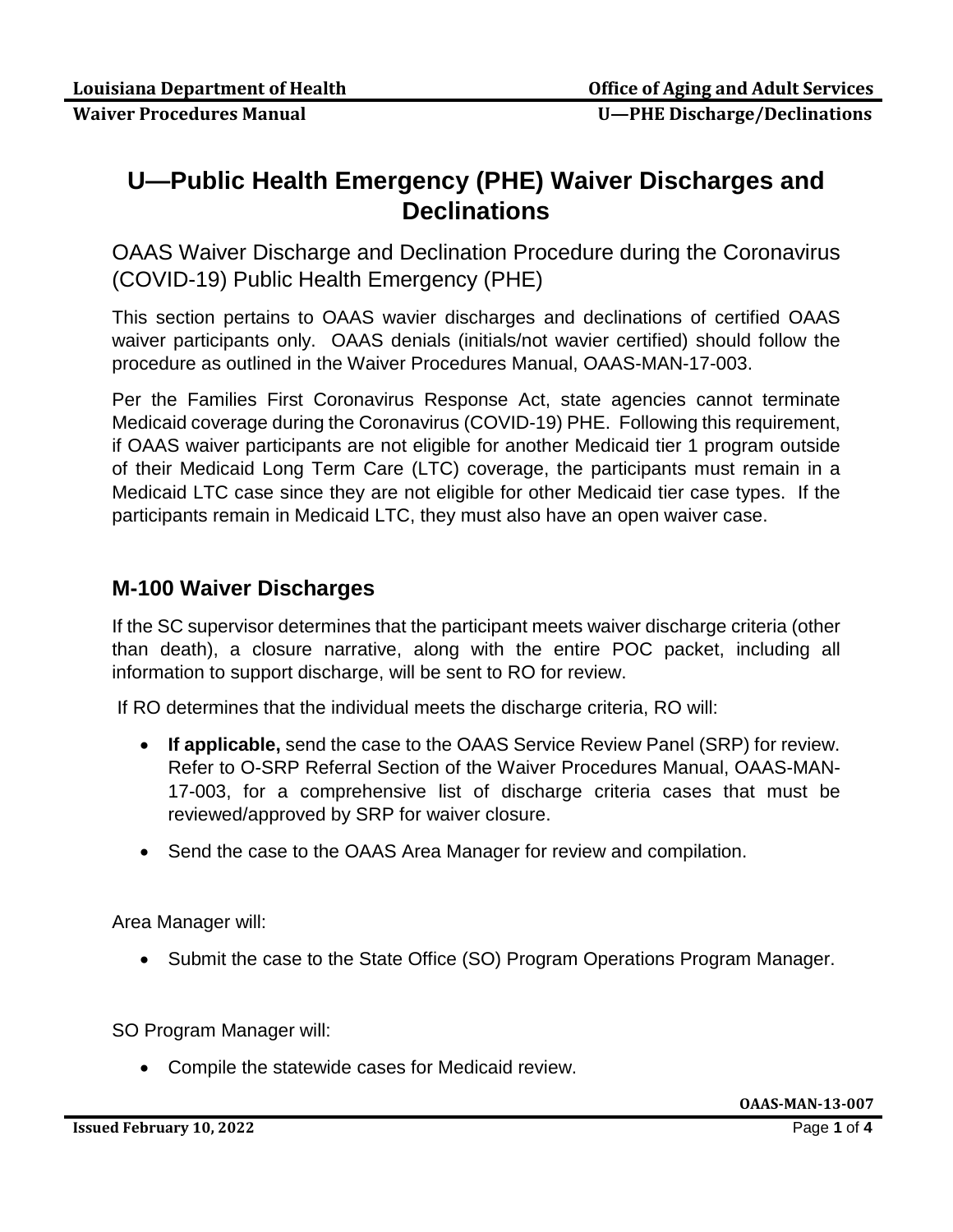- - Submit the cases to Medicaid for Medicaid type case eligibility review.

Medicaid Eligibility Review Team will:

- Review the cases for Medicaid type case eligibility.
- Notify SO Program Manager of whether the participants are eligible for Medicaid Tier 1 programs outside of Medicaid Long Term Care (LTC).

SO Program Manager will notify RO of whether the participant is eligible for Medicaid Tier 1 programs outside of Medicaid Long Term Care (LTC).

- If the participant is eligible for another Medicaid tier 1 program other than Medicaid LTC, the waiver case can close following closure procedures. Refer to Section N-Appeals of the Waiver Procedures Manual, OAAS-MAN-17-003.
- If the participant is NOT eligible for another Medicaid tier 1 program other than Medicaid LTC, the participant will remain in Medicaid LTC coverage. Wavier services with the exception of Support Coordination Services must end and the participant must be notified with appropriate appeal rights.
	- o If discharging from waiver services (except for SC services) for NF LOC, RO will send discharge notice OAAS-RF-22-001, with appeal rights, informing the participant of the waiver service discharge except for SC services and Medicaid.
	- o If discharging from waiver services (except for SC services) for other waiver discharge criteria, RO will send discharge notice OAAS-RF-22-002, with appeal rights, informing the participant of the waiver service discharge except for SC services and Medicaid.

The SC will:

 Continue to provide Support Coordination services, following SCA timelines, including monthly contacts, quarterly visits, and annual reassessments and Plan of Care (POC) meetings. NOTE: If the discharge reason was for not meeting NF LOC, the participant may meet NF LOC when reassessed and OAAS waiver services would be restored.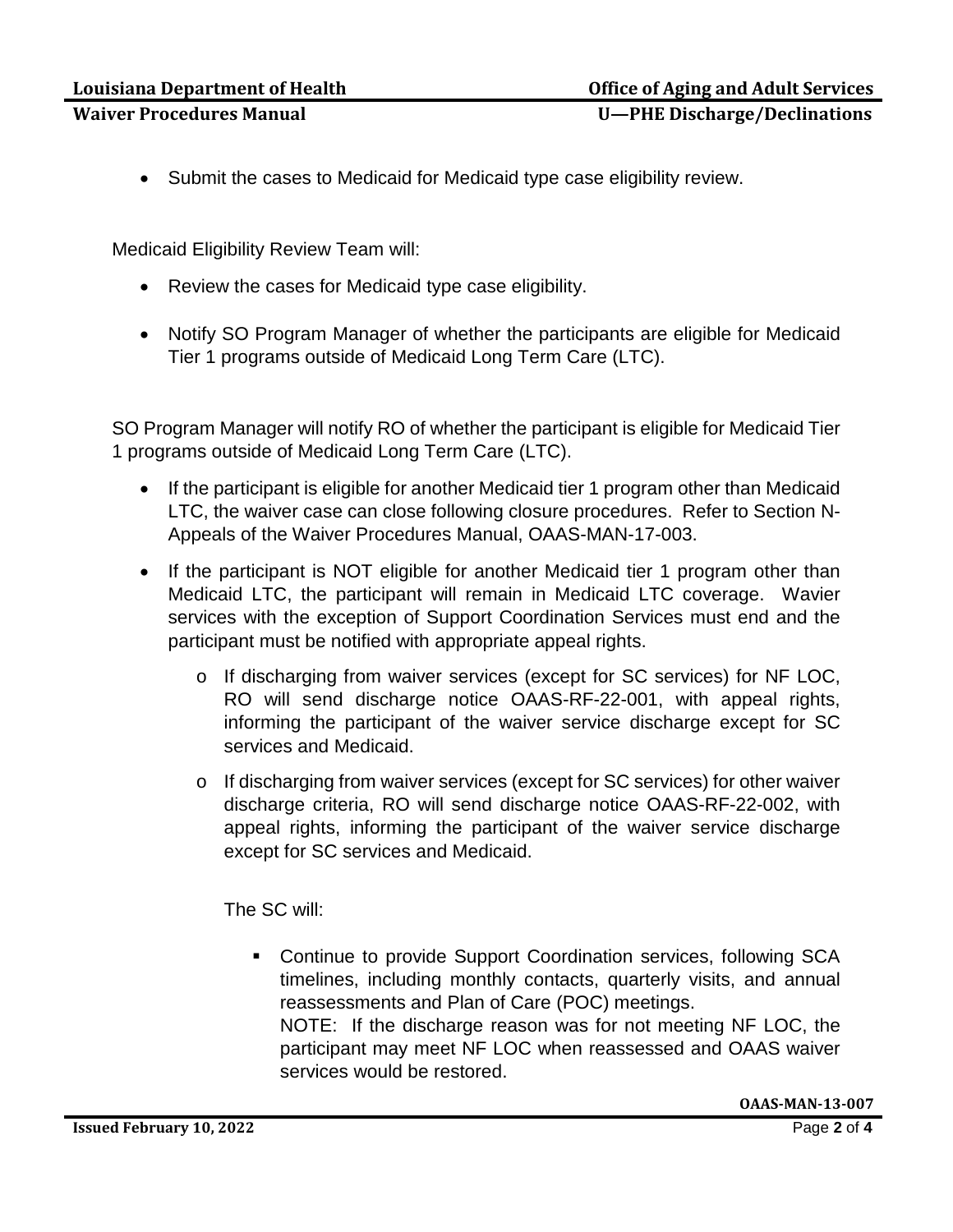Bill for the services provided to receive payment.

## **M-110 Waiver Declinations of Certified Waiver Participants**

**NOTE: This process does NOT apply to initial (not waiver certified) individuals. For initial declinations refer to M-Waiver Declination Section of this Manual and follow the initial declination procedure.**

The Support Coordination Agency (SCA) will submit the signed/completed declination form to Regional Office (RO) for review.

After determining the declination is valid, RO will submit all certified waiver participant declinations to the Area Manager.

Area Manager will:

• Submit the case to the State Office (SO) Program Operations Program Manager.

SO Program Manager will:

• Submit the case to Medicaid for Medicaid type case eligibility review.

SO Program Manager will notify RO of whether the participant is eligible for Medicaid Tier 1 programs outside of Medicaid Long Term Care (LTC).

Medicaid Eligibility Review Team will:

- Review the case for Medicaid type case eligibility.
- Notify SO Program Manager of whether the participant is eligible for Medicaid Tier 1 programs outside of Medicaid Long Term Care (LTC).

SO Program Manager will Notify RO of whether the participant is eligible for Medicaid Tier 1 programs outside of Medicaid Long Term Care (LTC).

o If the participant is not eligible for another Tier 1 program, the participant will remain in Medicaid LTC, with no OAAS services. The Data Management Contractor (DMC) will keep the waiver slot open to justify the Medicaid LTC type case.

**OAAS-MAN-13-007**